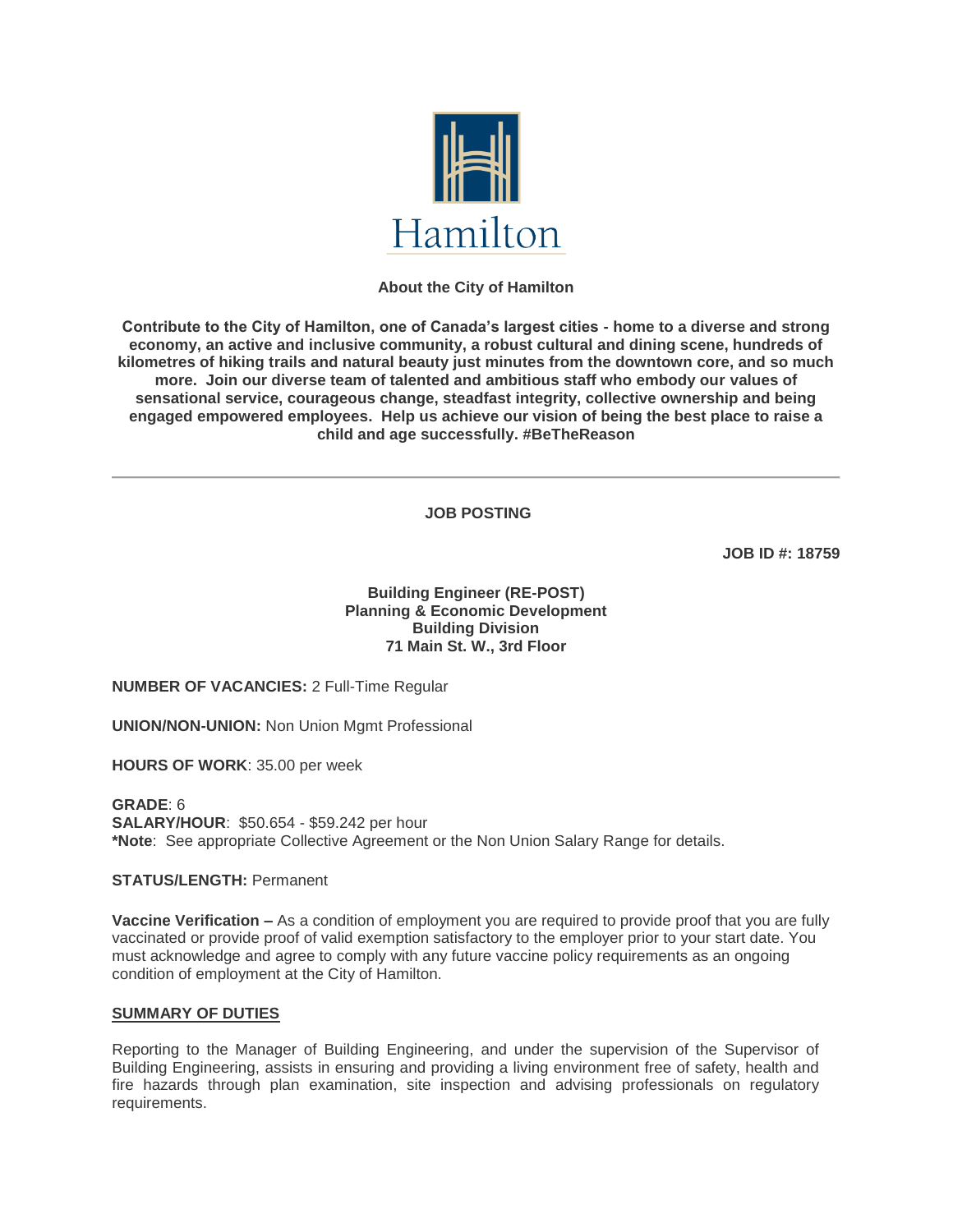## **GENERAL DUTIES**

Examines and reviews permit plans and specifications for compliance with Ontario Building Code, Zoning bylaw, Building bylaw and other applicable laws.

Examines and analyzes structural systems, life support systems, including smoke control measure, building services and fire suppression system.

Determines adequacy of submitted specifications and details to ensure safety of occupants, including suitability of used materials.

Comments on acceptance or rejection of code variances.

Advises and assists design professionals in design of buildings by engaging in preliminary design discussions to provide technical design information, materials evaluation and code interpretation.

Attends Provincial Bylaw Court or Ontario Supreme Court to give evidence on Building Code infractions and engineering analysis.

Provides evidence to Provincial Professional Association to assist in interpretation of Code of Ethics.

Researches and prepares technical comments to various civic committees. Attends various committees in representation of written comments for the department.

Witnesses and certifies test of life support systems including fire alarms, sprinklers, etc.

Performs site inspections to assess or determine unsafe conditions.

Prepares site inspection reports and recommendations.

Provides verbal and written technical advice to public and staff on site conditions.

Assists the building inspection and customer service staff in interpreting regulatory requirements.

Works in accordance with the provisions of all applicable Health and Safety legislation and all City of Hamilton corporate and departmental policies and procedures related to Occupational Health and Safety.

Performs other duties as assigned which are directly related to the responsibilities of the position.

## **QUALIFICATIONS**

- 1. Bachelor of Engineering from a recognized university and eligible for designation as a Professional Engineer in Ontario, and related work experience.
- 2. Qualified under Ministry of Municipal Affairs and Housing qualification and registration program under the Ontario Building Code Act as a "Qualified Inspector" with the following categories:
- General Legal/Process
- **Small Buildings**
- Complex Buildings
- Building Services
- Building Structural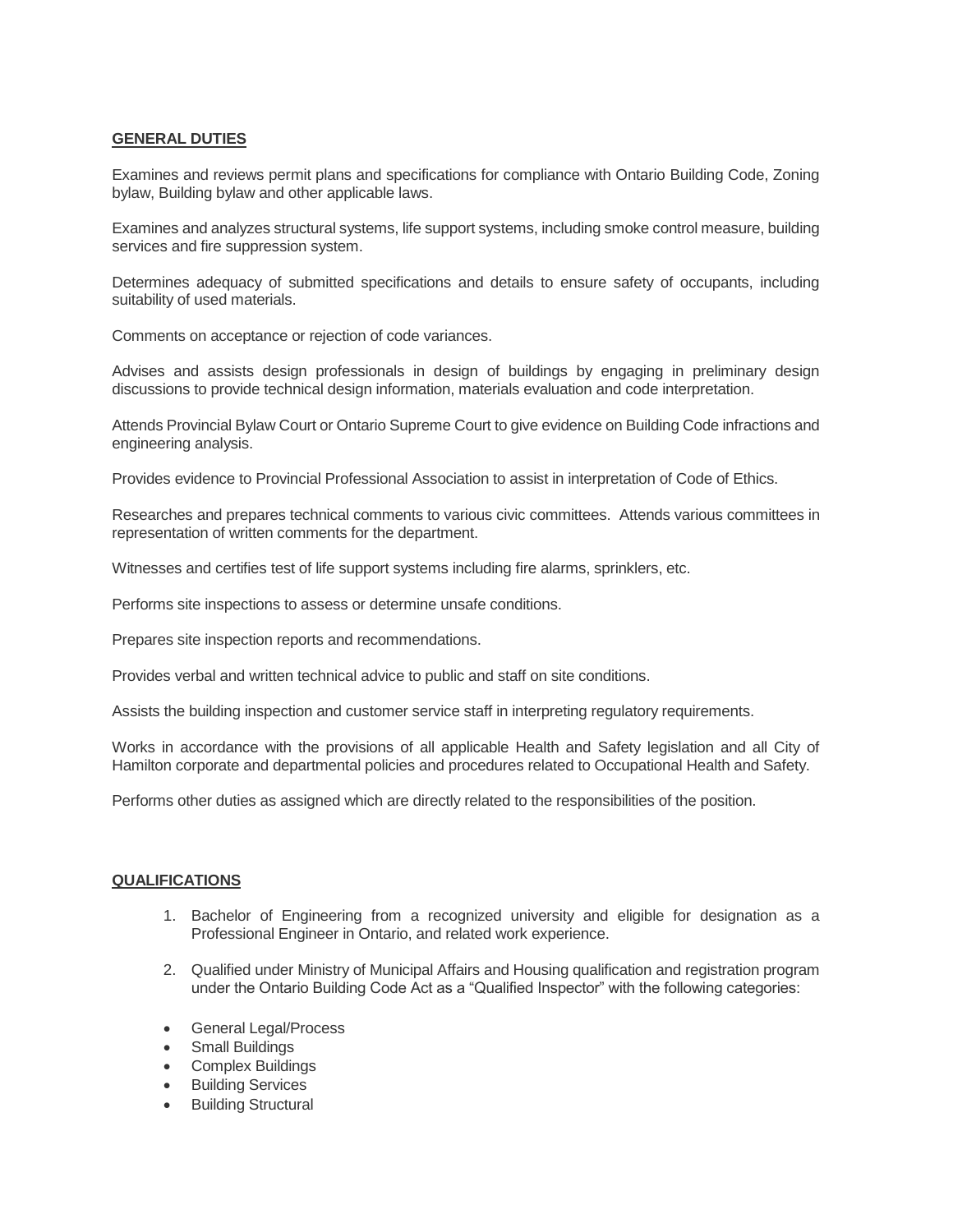- Plumbing All Buildings
- On-Site Sewage Systems.
- 3. Significant knowledge of building regulations and construction procedures.
- 4. Must possess construction background in field techniques and modern construction practices and/or formal building design experience.
- 5. Frequent up-to-date training/seminars on an ongoing basis to maintain technical expertise in construction techniques.
- 6. Demonstrated ability to organize and prioritize workloads.
- 7. Excellent written and verbal communication skills combined with the ability to work with diverse groups to reach solutions.
- 8. Must demonstrate a commitment to customer service and public safety.
- 9. Must be familiar with Microsoft suite of computer applications (Excel and Word) and the Windows Operating System.
- 10. Good knowledge of the City of Hamilton is an asset.

## **All interested applicants are to apply to this position on our website by Wednesday June 29th at 11:59p.m at [www.hamilton.ca/careers](http://www.hamilton.ca/careers) and reference Job ID #18759**

#### Disclaimer:

Be advised that Human Resources frequently audits resumes of internal/external applicants to ensure/validate information provided is consistent and trustworthy. Falsification of information provided at any time throughout the recruitment process may be grounds for disqualification, and for internal applicants, subject to discipline up to and including termination.

#### Terms:

The City is an equal opportunity employer that is committed to inclusive, barrier-free recruitment and selection processes. Consistent with our Values and Corporate Culture Pillars, the City of Hamilton is committed to providing equitable treatment to all with respect to barrier-free employment and accommodation without discrimination. The City will provide accommodation for applicants in all aspects of the hiring process, up to the point of undue hardship. If you have an accommodation need, please contact Human Resources as soon as possible to make appropriate arrangements.

We invite you to visit the departmental webpage to obtain further information on the culture and business of this department.

The incumbent shall comply with all Health and Safety Policies and Practices for this position and the workplace.

It is the responsibility of the applicants to ensure that their application reaches Human Resources by the closing date or they may not be considered. It is also the responsibility of applicants to supply qualifications, licences and related experience relevant to the qualifications outlined above for this competition as directed. On the basis of the criteria set out above, this posting is open to all applicants